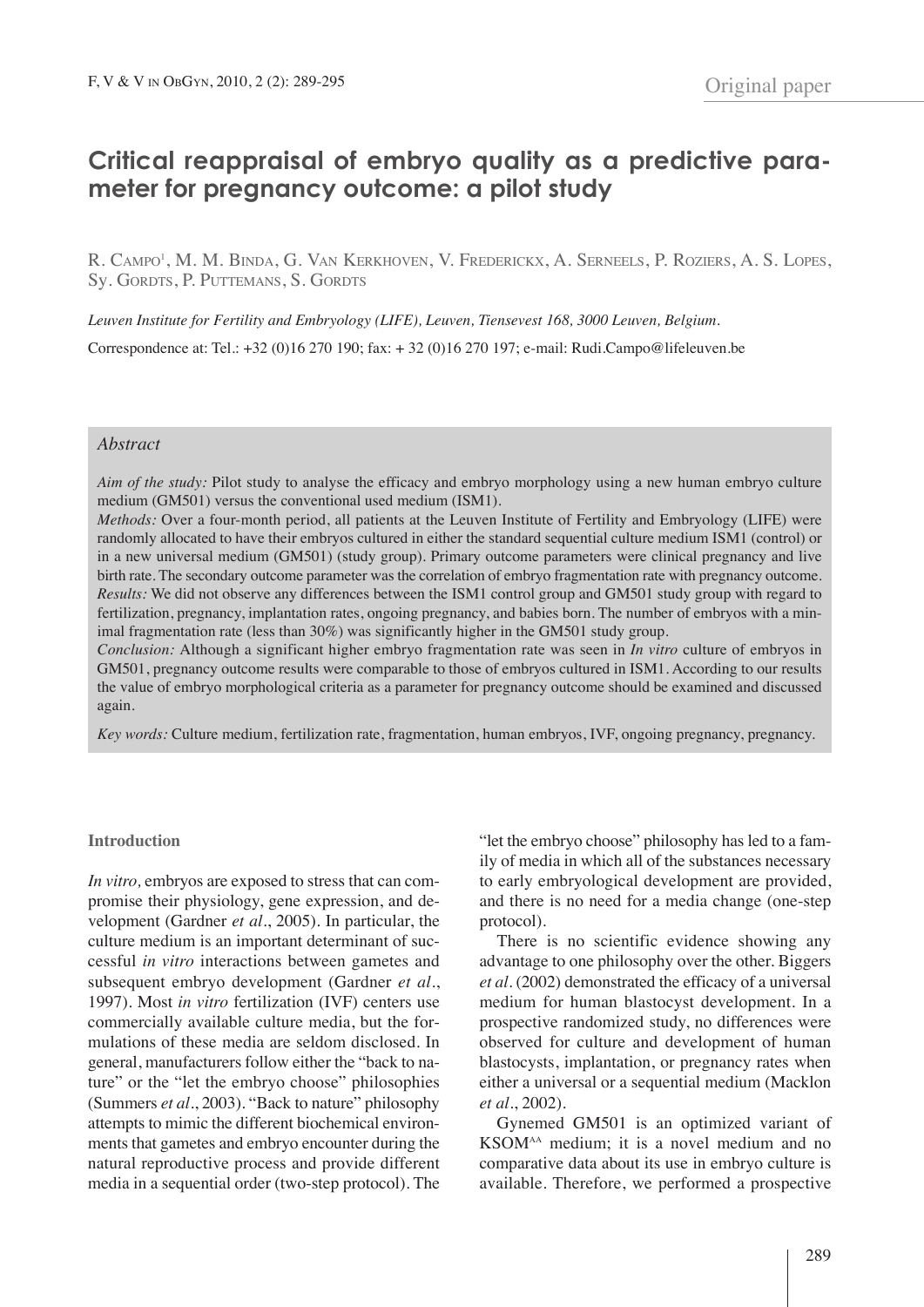randomized comparison between this medium and the standard sequential medium ISM1 in terms of pregnancy outcome. Our secondary aim was to investigate the predictive value of embryo fragmentation on pregnancy outcome.

## **Methods**

## *Population*

In a 4-month period, the embryos of all of the patients entering the Leuven Institute of Fertility and Embryology (LIFE) IVF/intracytoplasmic sperm injection (ICSI) program were randomly allocated to either the GM501 culture medium study group or the ISM1 culture medium control group. blastocyst culture, preimplantation genetic diagnosis (PGD) patients, testicular sperm extraction (TESE), and egg donation procedures were excluded from the study.

Randomization was blinded by providing envelopes filled with an equal amount of adhesive labels printed with either "GM501" or "ISM1." In accordance with belgian embryo protection law (Gordts *et al.*, 2005), the embryo transfer procedures differ depending upon the age of the patient. Therefore, we performed a separate randomization for the  $\lt$  36 y age group, and the  $\geq$  36 y age group; the envelopes were contained in different boxes. When the IVF lab forms were prepared, the age of the female patient was determined and an envelope was removed from the appropriate box. The adhesive label taken from the envelope was attached to the lab form, and this determined the culture medium used for all of the embryos from that particular patient.

## *Culture media*

ISM1 (MediCult, Jyllinge, Denmark) was used as the control medium, and Gynemed GM501 (Gynemed Gmbh & Co. KG, Lensahn, Germany) was used as the study medium. Both media were supplemented with penicillin and streptomycin. Media were pre-equilibrated for at least 4 h in 5%  $CO<sub>2</sub>$  at 37°C prior to use.

## *Ovarian stimulation and oocyte collection*

Patients were treated with a long or short gonadotrophin-releasing hormone agonist (GnRha) protocol using buserelin (nasal spray,  $9 \times 100 \mu$ g/day; Suprefact, hoechst, Frankfurt, Germany) starting in the mid-luteal phase of the cycle preceding the IVF attempt for a period of at least 2 wk in the long protocol, or starting on the first day of menstruation following the intake of a contraceptive pill for 2- 3 wk in the short protocol.

hormonal stimulation was performed with urinary gonadotrophins (Menopur; Ferring, Limhamn, Sweden) or recombinant follicle-stimulating hormone (FSH, Puregon; Organon, Oss, The Netherlands). When follicles reached a diameter of 18 mm, 10,000 IU of human chorionic gonadotropin (hCG, Pregnyl; Organon) was administrated and ultrasound-guided oocyte aspiration was performed 35 h later.

Oocyte collection was performed through ultrasound-guided transvaginal aspiration of the follicles under sedation and local anaesthesia. Oocytes were collected in an Earle's Balanced Salt Solution (EbSS) with phenol red (Lonza, Verviers, belgium) and penicillin  $(50 \text{ U/ml})$  and streptomycin (50  $\mu$ g/ml). After collection, oocytes were rinsed with Universal IVF medium (MediCult) and placed in an *in vitro* fertilization four-well plate (Nunclon Surface; Nunc, Roskilde, Denmark). A maximum of four oocytes were placed per well.

# *Sperm preparation*

The sperm sample was obtained through masturbation in a sterile container (the day of oocyte collection: day 0), and immediately placed on a warm plate at 37°C. Sperm concentration and motility were determined before the procedure. Sperm morphology was determined according to Kruger strict morphology criteria. For sperm preparation, a swim-up technique was used: approximately 0.5 ml of the sample was placed at the bottom of 5 ml polystyrene roundbottom tubes (Falcon; Becton Dickinson Labware Europe, Meylan, France) containing pre-equilibrated Universal IVF medium with 5 mM glucose, penicillin, and streptomycin (MediCult; the medium did not contain phenol red). The tubes were incubated for 45 min in a humidified atmosphere of  $5\%$  CO<sub>2</sub> at 37°C. Afterwards, supernatants were collected and placed in 15 ml polystyrene conical tubes, which were centrifuged for 10 min at  $0.5 \times g$ . The pellet was resuspended in 1 ml of pre-equilibrated Universal IVF culture medium and the sperm concentration and motility were recounted.

## *Fertilization*

Approximately 4 h after oocyte collection, insemination was performed (day 0) by standard IVF or ICSI procedures. For conventional IVF, a maximum of four oocytes/well in a four-well plate with Universal IVF medium were inseminated with one million capacitated spermatozoa and returned to the incubator for 1 h. For ICSI, oocytes were denuded enzymatically with 40 IU/ml hyaluronidase (SynVitro; Hyadase, MediCult), and mechanically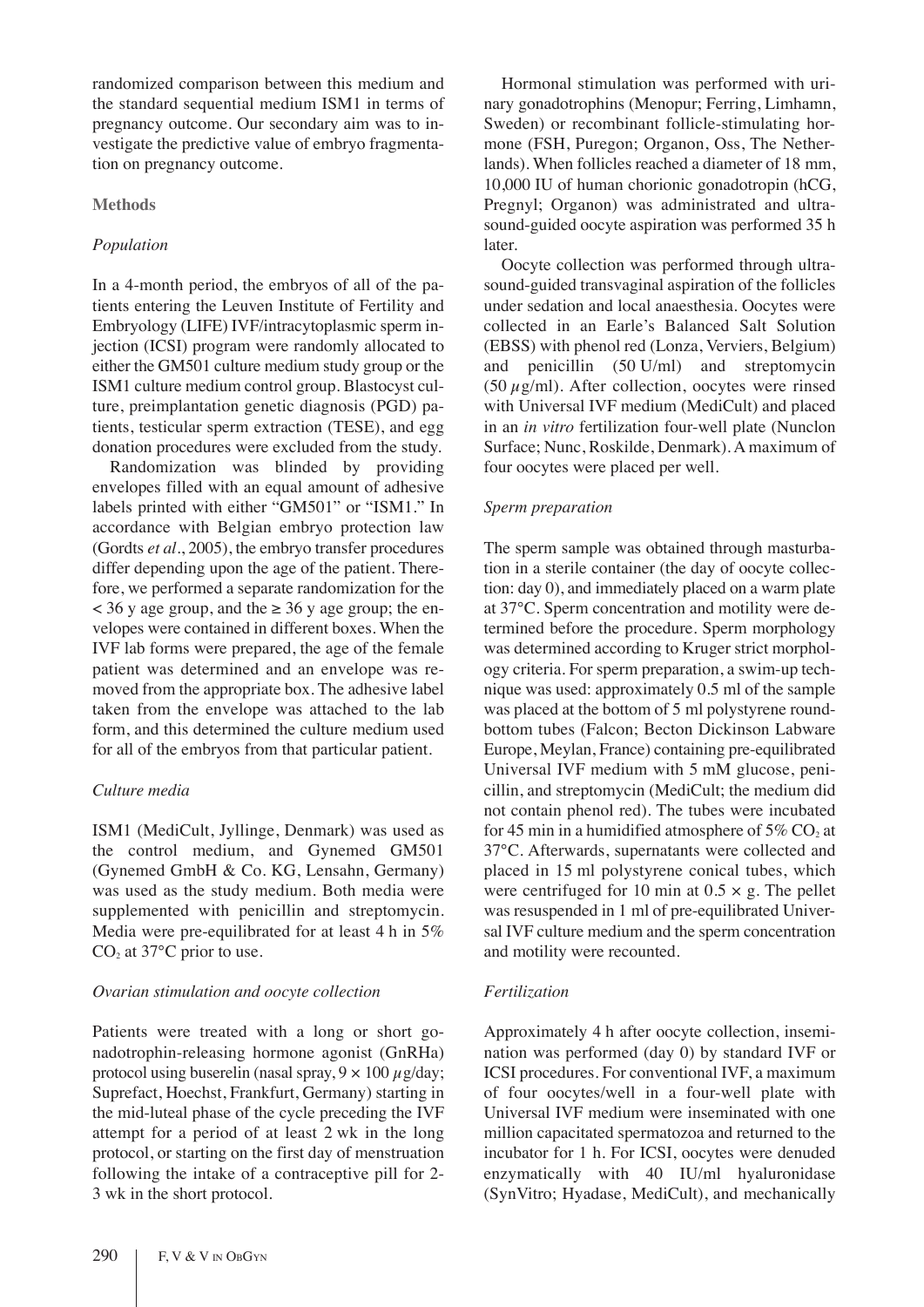with a glass Pasteur pipette. Afterwards, they were rinsed with Universal IVF medium (MediCult).

After IVF or ICSI, the inseminated oocytes were placed in microdrops under light mineral oil (Irvine Scientific, Santa Ana, California) consisting of preequilibrated media: either the control medium (ISM1) or GM501 medium depending on the randomization protocol. because fertilization techniques can affect pregnancy outcomes, it was important to have the same percentages in both groups. Therefore, either 100% ICSI or IVF was performed, and in some patients 50% IVF–50% ICSI was performed (mixed cycle). Fertilization was checked the morning after IVF or ICSI (day 1) under an inverse microscope at 200× magnification. An oocyte with two pronuclei (2Pn) present was considered to be fertilized.

## *Embryo transfer*

Conventional embryo transfer was performed on day 2 or 3. For the purposes of our study, a predefined organizational scheme for conventional transfers was implemented. The day of puncture determined the day of transfer and the length of the *in vitro* embryo culture. Patients were not able to choose between day 2 or day 3 transfer. On the day of the transfer, the embryo morphology was scored and the number of embryos to be transferred was determined in accordance with belgian legislation (Gordts *et al.*, 2005).

For the transfer, pre-equilibrated Universal transfer medium (UTM) with phenol red (MediCult) was used. The transfer was performed with a Semtrac soft catheter (#2000 Semtrac C; Gynétics Medical Products n.V., hamont-Achel, belgium), double catheter (#4219 Emtrac Set; Gynétics), or Soft-Trans Embryo Catheter (K-Soft 5100; Cook, brisbane, Australia).

Transfer catheter policy is standardised in the local working protocol in such a way that an equal distribution of the used catheters is provided for both groups. Furthermore all catheters have received the same in house embryo toxicity tests before use

In all cycles, the luteal phase was supported with  $3 \times 200$  mg of micronized natural progesterone (Utrogestan; Besins International, Brussels, belgium), administered vaginally.

#### *Follow-up*

Following embryo transfer, blood samples were taken for analysis of serum estradiol, progesterone, and hCG concentrations on day 12. A cycle was considered to be a conception cycle when hCG values of  $> 10$  mIU/ml were obtained on day 12 following embryo transfer and any day thereafter, indicating the beginning of implantation. A clinical pregnancy was defined as a conception cycle if there was at least one fetal sac with a positive heartbeat at ultrasound.

#### *Output parameters*

The main outcome parameters were fertilization and implantation rates, pregnancy outcome, and babies born rates. Fertilization rate was defined as the number of 2Pn/number of oocytes (%); pregnancy rate as the number of patients who were hCG+/number of transfers  $(\%)$ ; implantation rate as the number of gestational sacs/number of embryos transferred (%); clinical pregnancy rate as the number of patients who were hCG+ with at least one gestational sac/number of transfers  $(\%)$ ; pregnancy loss rate as the number of pregnancy losses/number of patients who were hCG+ (%); ongoing pregnancy rate as the number of patients who were hCG+ with at least one gestational sac with fetal heart rate (FhR) after 12 wk/number of patients who were hCG+ or as the number of patients who were hCG+ with at least one gestational sac with FHR after 12 wk /number of transfers  $(\%)$ ; and babies born as the number of babies born/ number of transfers  $(\%)$ . For the analysis, the total biochemical pregnancies, miscarriage, and ectopic pregnancies were grouped under "pregnancy losses."

#### *Embryo morphological scoring system*

For embryo scoring, we took into account the number of blastomeres, the cell similarity, and the fragmentation rate. The fragmentation rate was classified into three groups: no fragmentation, less than 30% fragmentation, and more than 30% fragmentation. Embryos were scored by an experienced embryologist on the day of transfer.

Multinucleated (MN) embryos where discharged and allocated to the group of no transferable embryo's (no fertilization, degeneration and MN).

#### *Statistics*

Data were analyzed using the GraphPad Instat program, version 3.06 for Windows. Fisher's exact test was performed. *P* < 0.05 was considered statistically significant.

## **Results**

Patient and cycle characteristics are summarized in Table 1. A total of 172 patients were randomized: 87 for ISM1 and 85 for GM501. Five patients (four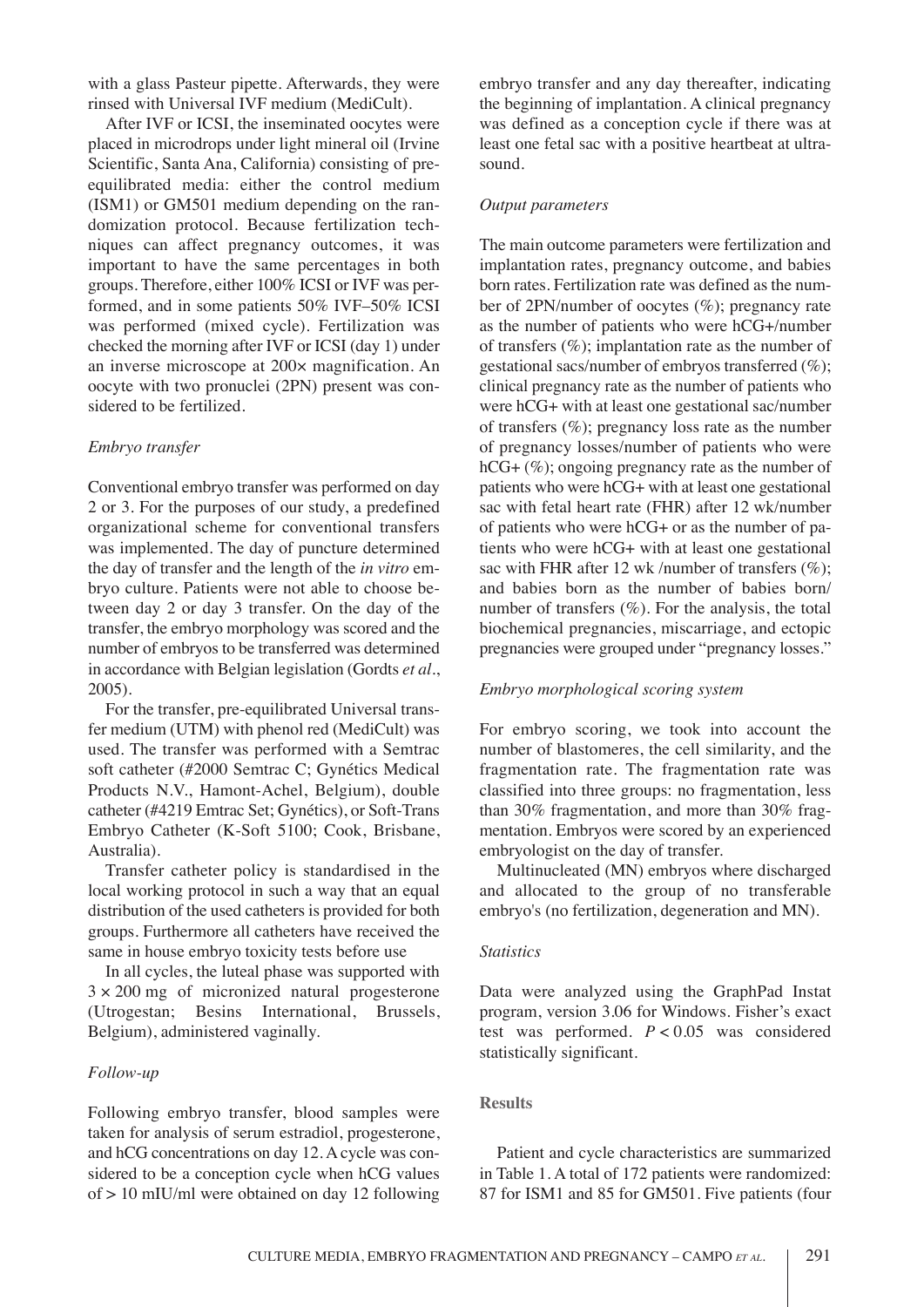| <b>Table 1.</b> $-$ Patient and cycle characteristics. |                |                |  |  |  |
|--------------------------------------------------------|----------------|----------------|--|--|--|
| <b>Parameter</b>                                       | ISM1           | <b>GM501</b>   |  |  |  |
| Age (mean $\pm$ SD)                                    | $34.7 \pm 5.0$ | $34.5 \pm 5.1$ |  |  |  |
| No. of cycles                                          | 87             | 85             |  |  |  |
| No. of oocytes                                         | 652            | 595            |  |  |  |
| No. of oocytes/ cycle (mean $\pm$ SD)                  | $7.5 + 4.7$    | $7.0 \pm 3.9$  |  |  |  |
| 100% IVF $(\%)$                                        | 24.1           | 21.4           |  |  |  |
| 100\% ICSI $(\%)$                                      | 61.7           | 61.9           |  |  |  |
| Mixed IVF/ICSI $(\% )$                                 | 13.3           | 16.6           |  |  |  |
| No. of fresh embryos transferred                       | 124            | 130            |  |  |  |
| No. of embryos cryopreserved                           | 177            | 181            |  |  |  |
| No. of transfers                                       | 83             | 84             |  |  |  |
| No. of embryos/transfer (mean $\pm$ SD)                | $1.5 \pm 0.8$  | $1.7 \pm 0.8$  |  |  |  |

in the ISM1 group and one in the GM501 group) were excluded from the study because no transfer was performed; therefore, 83 and 84 transfers were performed for ISM1 and GM501 groups, respectively. There were no significant differences  $(P >$ 0.05) with regard to age, number of oocytes per cycle, number of embryos per transfer, and technique used for fertilization between the study group and the control group.

because no significant differences were found between the two age groups for any of the outcomes, we presented the information from both groups together. There were no differences between the two groups with regard to any of the outcomes of this study, i.e. fertilization, implantation and clinical pregnancy rates, pregnancy losses, ongoing pregnancies, and live birth rate (Table 2). When the pregnancy outcomes were analyzed depending on the day of the transfer, day 2 or 3, no significant differences between GM501 and the control medium were observed (Table 3).

On the day of transfer, the best-looking embryos were chosen and the fragmentation rate was recorded (Table 4). No differences in the number and symmetry of the blastomeres were found between the embryos transferred in the two groups. however, fewer nonfragmented embryos (25.4% vs. 49.2%,  $p < 0.0001$ ) and a higher percentage of minimally fragmented embryos, i.e.,  $\frac{1}{5}$  30% fragmentation rate, (70% vs. 47.6%,  $p = 0.0003$ ) were available for transfer when GM501 was used.

## **Discussion**

Optimal IVF and embryo culture conditions depend upon several parameters, including temperature, stable environment, humidity, oxygen and carbon dioxide concentrations, medium ph, and composition of

| <b>Table 2.</b> — Fertilization rate, pregnancy outcomes, and delivery rate. |                     |                     |  |  |
|------------------------------------------------------------------------------|---------------------|---------------------|--|--|
|                                                                              | ISM1                | <b>GM501</b>        |  |  |
| No. of two pronuclei (2PN)                                                   | 446                 | 433                 |  |  |
| Fertilization rate                                                           | 68.4% (446/652)     | 72.8% (433/595)     |  |  |
| No. of $hCG+$ patients                                                       | 27                  | 23                  |  |  |
| Pregnancy rate                                                               | 32.5% (27/83)       | 27.4\% (23/84)      |  |  |
| No. of gestational sacs                                                      | 22                  | 26                  |  |  |
| Implantation rate                                                            | 17.8% (22/124)      | 20\% (22/130)       |  |  |
| No. of patients with at least one gestational sac with FHR                   | 22                  | 19                  |  |  |
| Clinical pregnancy rate                                                      | 26.5% (22/83)       | 22.6\% (19/84)      |  |  |
| Number of pregnancy losses                                                   | 8                   | $\overline{5}$      |  |  |
| Pregnancy loss rate                                                          | 29.6% (8/27)        | $21.7\%$ (5/23)     |  |  |
| No. of ongoing pregnancies                                                   | 19                  | 18                  |  |  |
| Ongoing pregnancy rate per hCG+                                              | 70.4% (19/27)       | 78.3% (18/23)       |  |  |
| Ongoing pregnancy rate/transfer                                              | 22.9% (19/83)       | 21.4\% (18\,84)     |  |  |
| No. of children born                                                         | 23<br>27.7% (23/83) | 23<br>27.4% (23/84) |  |  |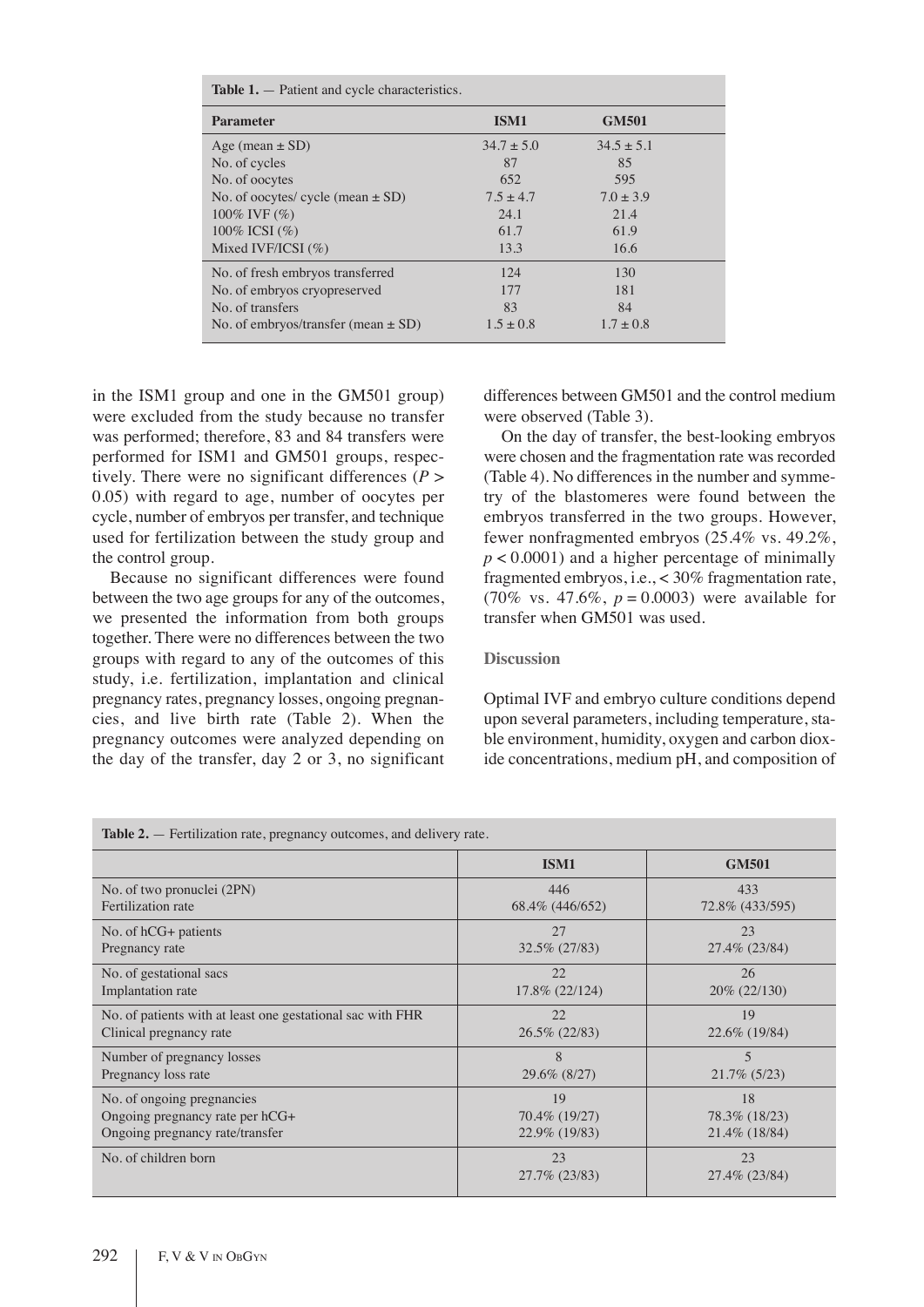| $\sim$ 1 $\sim$<br>$\tilde{\phantom{a}}$<br>$\sim$ 1          |                     |                        |                 |                 |  |  |
|---------------------------------------------------------------|---------------------|------------------------|-----------------|-----------------|--|--|
|                                                               | Day 2               |                        | Day 3           |                 |  |  |
|                                                               | ISM1                | <b>GM501</b>           | ISM1            | <b>GM501</b>    |  |  |
| Age                                                           | $33.6 \pm 4.7$      | $34.4 \pm 5.2$         | $35.3 \pm 4.8$  | $34.3 \pm 4.8$  |  |  |
| No. of transfers                                              | 53                  | 56                     | 30              | 28              |  |  |
| No. of patients hCG+                                          | 19                  | 17                     | 8               | $\theta$        |  |  |
| Pregnancy rate                                                | 35.8% (19/53)       | 30.4\% (17/56)         | $26.7\%$ (8/30) | $21.4\%$ (6/28) |  |  |
| No. of pregnancy losses                                       |                     |                        |                 |                 |  |  |
| Pregnancy loss rate                                           | $36.8\%$ (7/19)     | $23.5\%$ (4/17)        | $12.5\%$ (1/8)  | $16.7\%$ (1/6)  |  |  |
| No. of ongoing pregnancies<br>Ongoing pregnancy rate/transfer | 12<br>22.6% (12/53) | 13<br>$23.2\%$ (13/56) | $23.3\%$ (7/30) | $17.9\%$ (6/28) |  |  |
|                                                               |                     |                        |                 |                 |  |  |

**Table 3.** — Pregnancy, pregnancy loss, and ongoing pregnancy rates of embryos transferred on days 2 or 3.

the culture media. The ideal culture medium must be designed to mimic the natural environment of the embryo; thus, its composition is a balanced blend of physiological components.

Following the "back to nature" philosophy, media were developed based on the different environments in the fallopian tubes and uterus. To do this, these fluids were collected from these regions and their composition was analyzed. however, there are at least two confounding factors. First, there is fluid exchange between the fallopian tubes and the uterus that is not taken into consideration. As a consequence, the composition of the embryo's microenvironment cannot be clearly defined and most probably varies dynamically. Second, the collection of these fluids and the stabilization of the components until analysis are technically problematic.

The "let the embryo choose" principle is based on the development of "computer-optimized media," which uses a mathematical model to optimize both the combination and concentration of various components. For example, KSOM medium is a variant of Simplex Optimization Medium (SOM), in which potassium chloride is added (Biggers, 1998). Later, essential and nonessential amino acids were added to KSOM to produce KSOM<sup>AA</sup>, which was successfully used in a one-step protocol to culture human zygotes to the blastocyst stage (biggers *et al.*, 2002). Gynemed GM501 is an optimized variant of KSO-M<sup>AA</sup> medium; it is a novel medium, and thus no comparative data about its use in embryo culture was available.

In this study, we found that good results were obtained using GM501 medium. Equal pregnancy rate, pregnancy losses, clinical pregnancies, ongoing pregnancy, and babies born rates were observed when GM 501 medium was used in comparison with ISM1. The pregnancy outcome was also evaluated depending on the day of transfer (day 2 or 3), and no differences were found between the media.

Embryo selection based on morphological criteria provides a good correlation with embryo viability and pregnancy rates (Scott *et al.*, 2008). Gordts *et al.* (2005) emphasized the importance of embryo selection under the restrictions of the Belgian legislation on embryo protection. These authors found that despite an increase in single embryo transfers (from 14% to 49%), consistently good pregnancy rates could be reached (36% vs. 37% for multiple and single embryo transfers, respectively). Thus, belgian legislation on embryo protection, with its restrictive policy regarding embryo transfer, has not led to lower pregnancy rates. The conclusion that can be drawn from this is that the widely used morphological and biological criteria are sufficient to provide a prognosis for the developmental potential of embryos.

The two parameters most critical to good-quality embryos are cleavage speed and fragmentation level (Cummins *et al.*, 1986; Claman *et al.*, 1987). That is, an embryo with the best prognosis would have four blastomeres the second day of development and eight cells in the morning of the third day, and not more than 20% of the embryo would be fragmented.

| <b>Table 4.</b> – Fragmentation rate of transferred embryos. |               |               |  |  |
|--------------------------------------------------------------|---------------|---------------|--|--|
| <b>Fragmentation rate</b>                                    | ISM1          | <b>GM501</b>  |  |  |
| 0% Fragmentation (% embryos)                                 | 61 $(49.2\%)$ | $33(25.4\%)*$ |  |  |
| $<$ 30% Fragmentation (% embryos)                            | 59 (47.6%)    | 91 $(70\%)^*$ |  |  |
| $>$ 30% Fragmentation (% embryos)                            | $4(3.2\%)$    | $6(4.6\%)$    |  |  |
| Total                                                        | 124           | 130           |  |  |
| $*_{p}$ < 0.05 vs. control group (Fisher's exact test).      |               |               |  |  |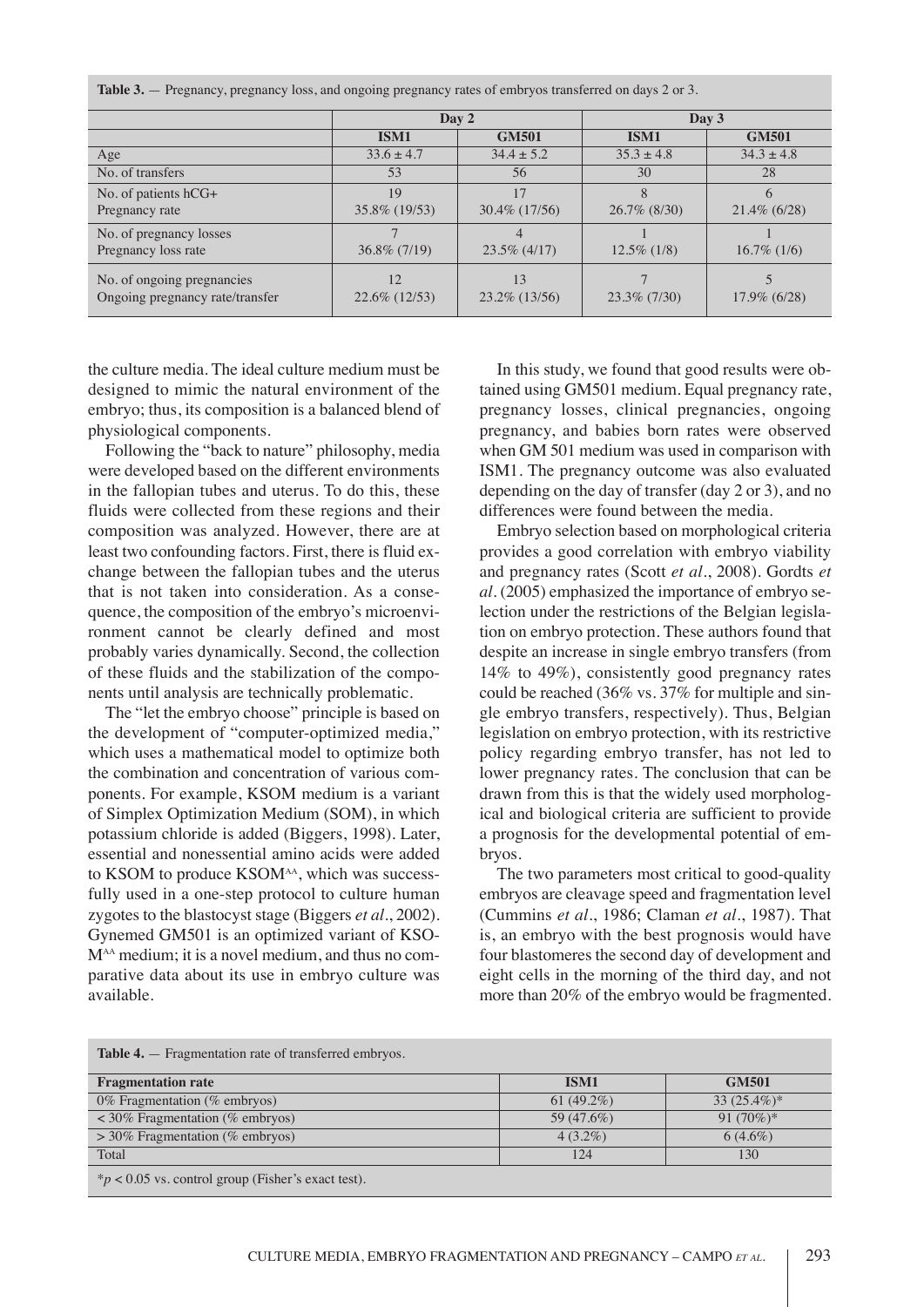Cytoplasmatic pitting can also have a negative influence on implantation outcome (Ebner *et al.*, 2005). In our trial, better embryo morphology was observed with ISM1, because a higher percentage of non- or low-fragmented embryos were observed in this medium. A possible explanation for this may be differences in the media composition. In addition, ISM1 medium contains phenol red and GM501 does not; it was demonstrated previously that phenol red has estrogenic activity (Ortmann *et al.*, 1990; berthois *et al.*, 1986). Whether phenol red might improve embryos morphology must be investigated in future studies.

Although there is general agreement that a positive relationship exists between embryo quality and pregnancy rate, in our study, the pregnancy rate was the same for both media, although more fragmented embryos were transferred using GM501. These results are consistent with those of Aoki *et al.* (2005), who also demonstrated that regardless of the superior embryo morphology achieved with one of the media that they tested, there were no significant differences in implantation rates. There are at least two explanations that could account for the observation that equal pregnancy outcomes were achieved regardless of the differences in fragmentation rates at least up to 30%. First, the number of cells is more important than the fragmentation rate (Giorgetti *et al.*, 1995; Ebner *et al.*, 2003). Second, embryo fragmentation could be only a momentary state, because spontaneous lyses and resorption has been well documented (hardarson *et al.*, 2001; Van blerkom *et al.*, 2001).

There is some debate as to whether, in addition to light microscopy, other non-invasive methods for judging embryo vitality should be used. Recently, several noninvasive techniques have been discussed, such as measurement of the usage or production of different metabolites, the respiratory activity of the embryo, and the kinetic events during the first cell division steps (brison *et al.*, 2004; Lopes *et al.*, 2007). Recently, proteomics and metabolomics have also been used to assess embryo quality and developmental potential (Nagy *et al.*, 2008). The use of image analysis systems (time-lapse recordings) to assess embryo developmental timing has also clearly demonstrated differences in the developmental potential of fast- and slow-cleaving embryos with the same cell number and morphological quality (Ramsing *et al.*, 2007; Lemmen *et al.*, 2008). Several of previous studies demonstrated that levels of glucose (Sallam *et al.*, 2006) and oxygen consumption (Lopes *et al.*, 2007), amino acid turnover (brison *et al.*, 2004), protein expression (Dominguez *et al.*, 2008), metabolomic profiles (nagy *et al.*, 2008), and kinetics (Lemmen *et al.*, 2008) of human embryos

are significantly correlated with clinical pregnancy and live birth. Moreover, other non-invasive methods for judging the sperm should be used. Gianaroli *et al.* analysed the pattern of birefringence in the sperm during the ICSI to selectively inject acrosome-reacted and acrosome-nonreacted spermatozoa and they demonstarted that, althought there was no effect on the fertilizing rate and embryo development, the implantation rate was higher in oocytes injected with reacted spermatozoa in comparison with those injected with nonreacted spermatozoa (Gianaroli *et al.*, 2010). It will be some time before these new technologies can be used as routine procedures; nevertheless, our data and that of previous studies indicate that embryo should be judged less by their morphology than by their content.

#### **Conclusion**

*In vitro* culture of embryos in Gynemed GM501 media yielded pregnancy outcome results comparable to those of embryos cultured in ISM1, in spite of the higher embryo fragmentation rate in GM501. because embryo culture in GM501 is a one-step procedure, and the medium has a long shelf life of 6 months, this product could represent a more practical and convenient medium for embryo culture in IVF laboratories. Scientific evidence is provided that the implementation of non invasive alternative methods to judge the embryo quality seems to contribute to a more accurate selection of the best embryo.

#### **Acknowledgments**

The authors would like to thank Drs.Van Nuland, Valkenburg and Vranken (LIFE) for their active participation in the trial.

#### **References**

- Aoki VW, Wilcox AL, Peterson CM *et al.* Comparison of four media types during 3-day human IVF embryo culture. Reprod biomed Online. 2005;10:600-6.
- berthois y, Katzenellenbogen JA, Katzenellenbogen bS. Phenol red in tissue culture media is a weak estrogen: implications concerning the study of estrogen-responsive cells in culture. Proc Natl Acad Sci USA. 1986;83:2496-2500.
- Biggers JD. Reflections on the culture of the preimplantation embryo. Int J Dev Biol. 1998;42:879-84.
- Biggers JD, Racowsky C. The development of fertilized human ova to the blastocyst stage in KSOM(AA) medium: is a twostep protocol necessary? Reprod Biomed Online. 2002;5: 133-40.
- Brison DR, Houghton FD, Falconer D et al. Identification of viable embryos in IVF by non-invasive measurement of amino acid turnover. hum Reprod. 2004;19:2319-24.
- Claman P, Armant DR, Seibel MM *et al*. The impact of embryo quality and quantity on implantation and the establishment of viable pregnancies. J In Vitro Fert Embryo Transf. 1987;4: 218-22.